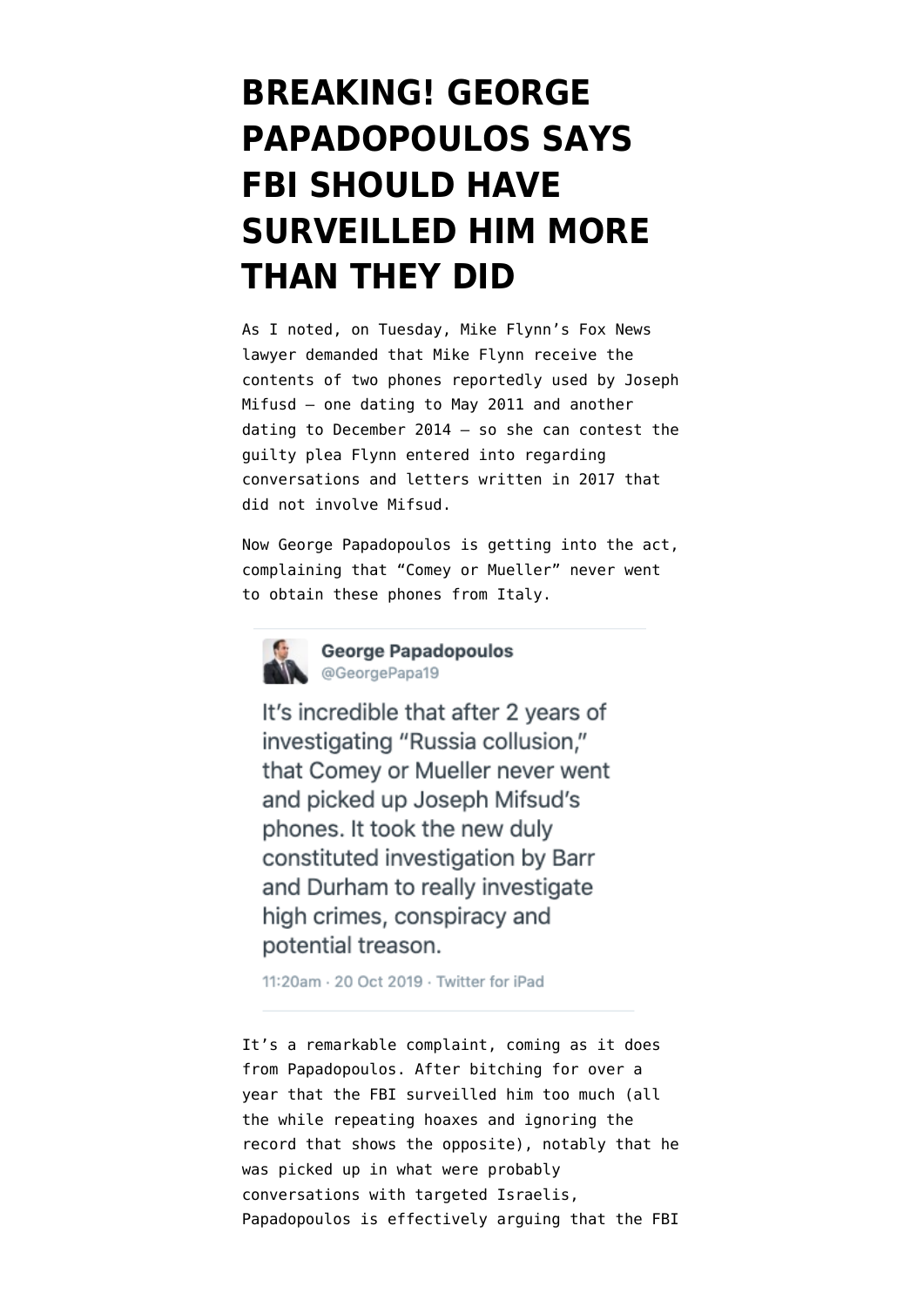didn't surveil him enough.

That's all the more remarkable given that the [government](https://www.emptywheel.net/2018/08/17/george-papadopoulos-helped-joseph-mifsud-get-away/) is on the record [stating](https://assets.documentcloud.org/documents/4776086/Sentencing-Memorandum.pdf) that one reason they couldn't do with Mifsud what they did with other foreigners who entered the US during the Russian investigation — seize their phones — is because Papadopoulos lied to the FBI.

> The defendant's lies to the FBI in January 2017 impeded the FBI's investigation into Russian interference in the 2016 presidential election. Most immediately, those statements substantially hindered investigators' ability to effectively question the Professor when the FBI located him in Washington, D.C. approximately two weeks after the defendant's January 27, 2017 interview. The defendant's lies undermined investigators' ability to challenge the Professor or potentially detain or arrest him while he was still in the United States. The government understands that the Professor left the United States on February 11, 2017 and he has not returned to the United States since then.

Indeed, had the FBI been able to seize Mifsud's phones while he was in the US during a period he was in contact with Papadopoulos, they would have a better chance of obtaining the phones Mifsud actually used to communicate with Papadopoulos, which it's not at all clear are either of these dated phones. But because Papadopoulos lied, he prevented them from establishing the probable cause that would have permitted them to get the phones.

There's one more curious aspect of Papadopoulos' complaint.

Another of the details the government revealed to substantiate that Papadopoulos did not cooperate in the investigation is that he hid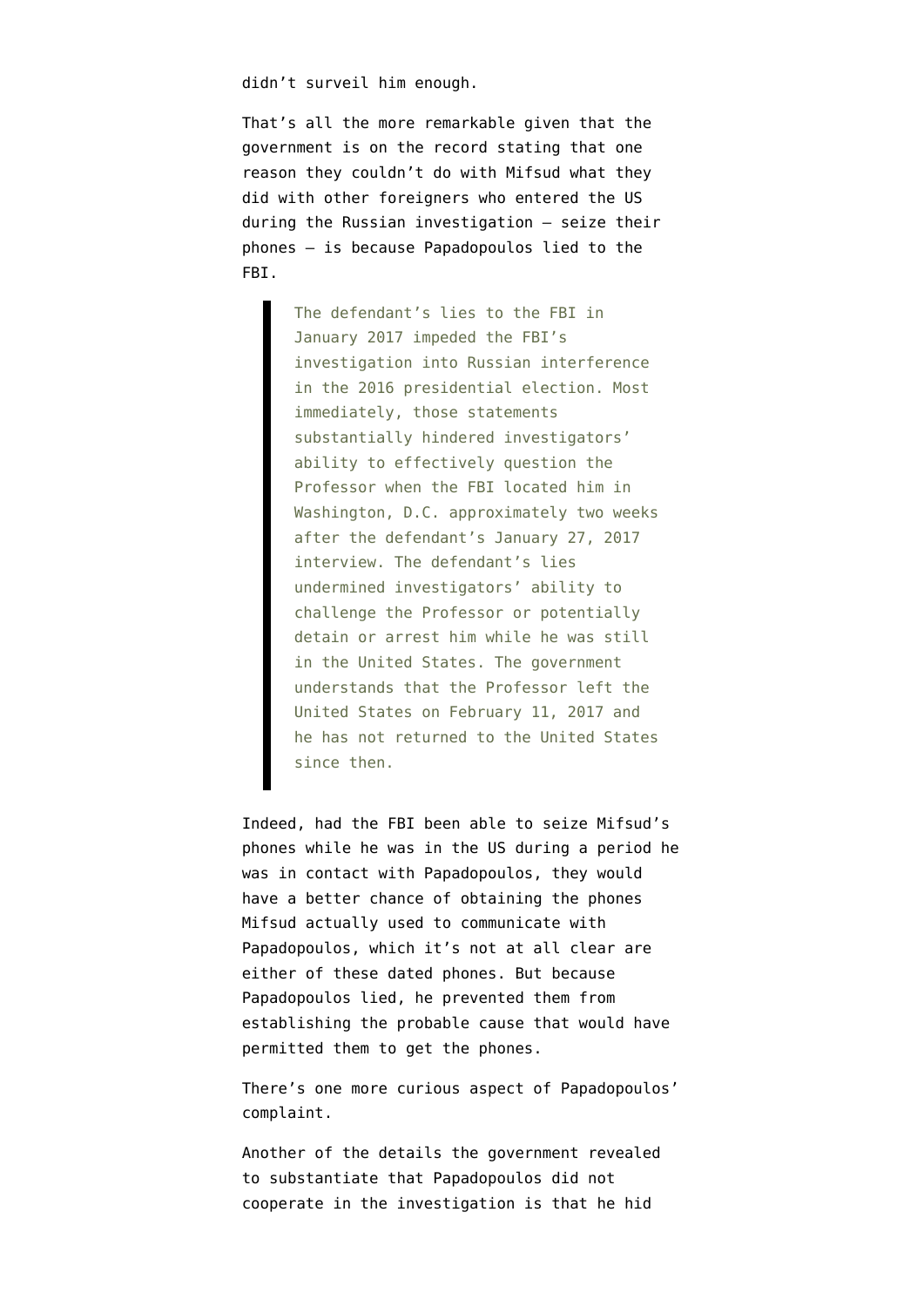the existence of the phone he actually used to communicate with Mifsud through three proffer sessions, on August 10, August 11, and September 19, 2017 before finally revealing it on September 20.

> The defendant also did not notify the government about a cellular phone he used in London during the course of the campaign – that had on it substantial communications between the defendant and the Professor – until his fourth and final proffer session. This cell phone was not among the devices seized at the airport because it was already in the defendant's family home in Chicago.

The detail that Papadopoulos withheld the phone he actually used with Mifsud suggests he really didn't want the true nature of his communications with Mifsud to be revealed. It may also suggest that FBI had, by September 2017, done enough surveillance of Mifsud to know what was on whatever phones he had actually been using with Papadopoulos.

And Conspiracy George has not — as far as I'm aware — talked about the metadata showing Mifsud's ties with someone who appeared to be at the nexus of the two Russian operations, metadata that the FBI considered an ongoing investigation in April, when the [Mueller Report](https://assets.documentcloud.org/documents/6002293/190322-Redacted-Mueller-Report.pdf) was redacted.

Mifsud is a Maltese national who worked as a professor at the London Academy of Diplomacy in London, England.<sup>413</sup> Although Mifsud worked out of London and was also affiliated Diplomacy in London, England, <sup>413</sup> Although Mitsud worked out of London and was also annual<br>with LCILP, the encounter in Rome was the first time that Papadopoulos met him.<sup>414</sup> Mifsud<br>maintained various Russian contacts his contacts was <sup>11</sup> <sup>415</sup> a one-time employee of the IRA, the entity that carried out<br>the Russian social media campaign (see Volume 1, Section II, *supra*). In January and February<br>2016, Mifsted and <sup>11</sup> discussed <sup>11</sup> p  $\blacksquare$ ,<sup>415</sup> a one-time employee of the IRA, the entity that carried out 2016, Mifsud and **IT** discussed **IT** possibly meeting in Russia.<br>
investigation did not identify evidence of them meeting. Later, in the spring of 2016, <sup>IT</sup> that was linked to an employee of the Russian was also in contact **IT** Ministry of Defense, and that account had overlapping contacts with a group of Russian militarycontrolled Facebook accounts that included accounts used to promote the DCLeaks releases in the course of the GRU's hack-and-release operations (see Volume I, Section III.B.1, supra).

That is, there's a decent chance the FBI obtained anything interesting from 2016 from these phones via other means, means that also remain protected.

Whatever the reason for Papadopoulos' change in